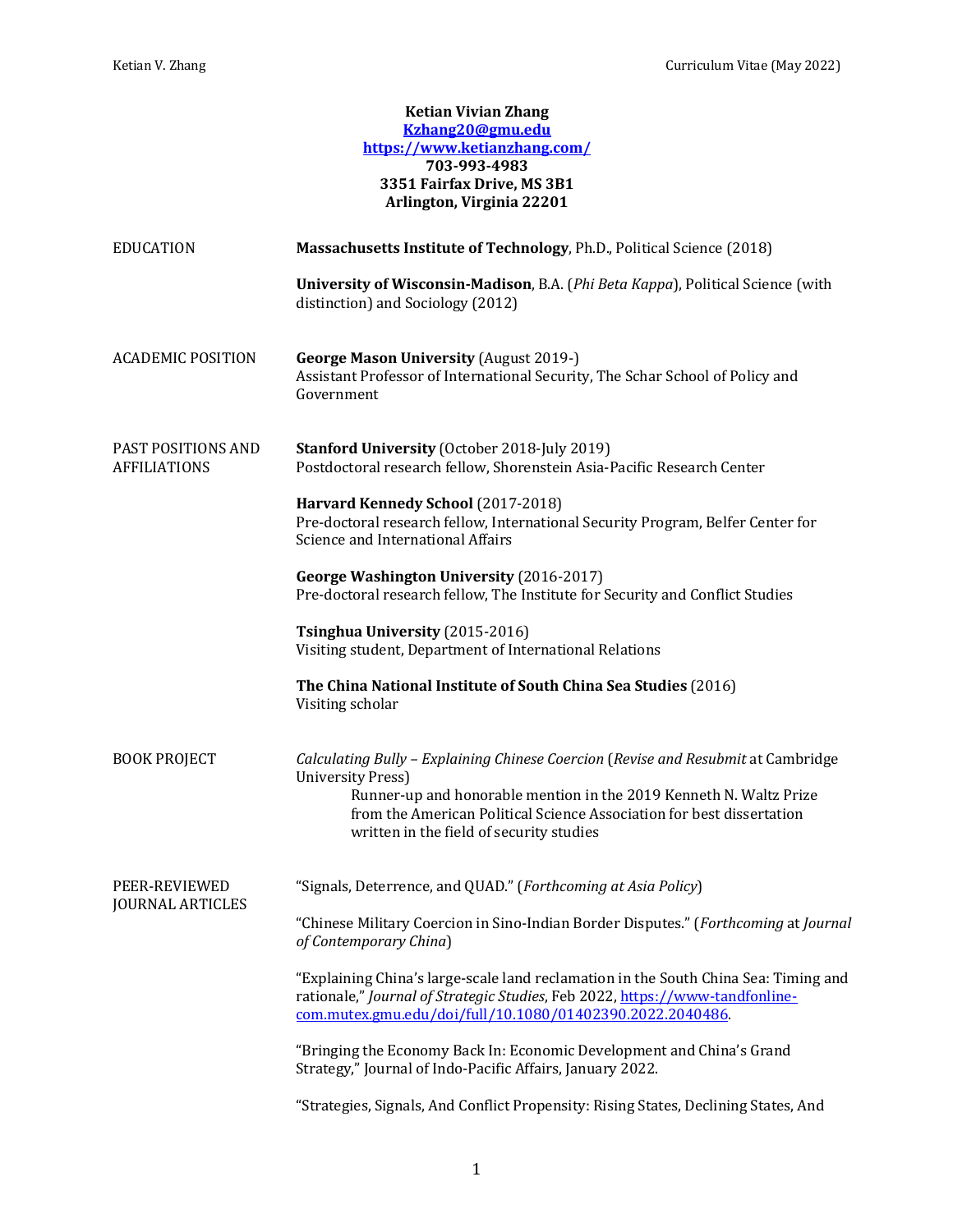|                      | Contemporary U.S.-China Relations," Journal of East Asian Studies, Vol. 20, Issue 2<br>(August 2020), pp. 161-172. doi:10.1017/jea.2020.20                                                                                                                                                                    |
|----------------------|---------------------------------------------------------------------------------------------------------------------------------------------------------------------------------------------------------------------------------------------------------------------------------------------------------------|
|                      | "Cautious Bully: Reputation, Resolve, and Beijing's Use of Coercion in the South<br>China Sea," International Security, Vol. 44, No. 1 (Summer 2019), pp. 117-159.<br>Winner of the 2019 International Studies Association Patricia Weitsman<br>Award for the best graduate student paper in security studies |
|                      | Reviewed by Audrye Wong at H-Diplo/ISSF:<br>https://issforum.org/articlereviews/134-cautious                                                                                                                                                                                                                  |
|                      | Review and Correspondence:<br>Tongfi Kim, Andrew Taffer and Ketian Zhang, "Correspondence: Is China a<br>Cautious Bully?," International Security, Vol 45, Issue 2 (Fall 2020)                                                                                                                                |
| <b>BOOK CHAPTERS</b> | In-progress book chapter on Nationalism                                                                                                                                                                                                                                                                       |
|                      | Book chapter on China's grand strategy in East Asia Grand Strategy (Under review<br>at Georgetown University Press)                                                                                                                                                                                           |
|                      | "Beijing's Nonmilitary Coercion - Tactics and Rationale," in Tarun Chhabra, Rush<br>Doshi, Ryan Hass, and Emilie Kimball eds., Global China: Assessing China's Growing<br>Role in the World (Washington D.C.: Brookings Institution Press, 2021)                                                              |
| POLICY PUBLICATIONS  | In-progress policy report on "Conflict Scenarios between the United States and<br>China at Sea" for the Korea Institute for Maritime Strategy.                                                                                                                                                                |
|                      | "The Third Taiwan Strait Crisis, 1995-1996" in "Deterrence in Southern Asia,"<br>Nuclear Learning initiative, Stimson Center, www.stratlearning.org, launched on<br>September 15, 2020.                                                                                                                       |
|                      | "Chinese Coercion in the South China Sea: Resolve and Costs," Policy Brief<br>(International Security), Harvard Kennedy School's Belfer Center for Science and<br>International Affairs, January 2020.                                                                                                        |
|                      | "Cautious Bully: Reputation, Resolve, and Beijing's Use of Coercion in the South<br>China Sea," <b>Ambassador's Brief</b> , August 18, 2019.                                                                                                                                                                  |
|                      | "A View from the United States," National Commentaries, <i>The Asan Forum</i> , Vol.7,<br>No.3 (May-June 2019).                                                                                                                                                                                               |
|                      | "China is pushing back against Taiwan for these three reasons," Washington<br>Post/Monkey Cage, April 8, 2019.                                                                                                                                                                                                |
|                      | "Chinese non-military coercion—Tactics and rationale," Brookings Institution,<br>January 22, 2019.                                                                                                                                                                                                            |
|                      | "Patriots' with Different Characteristics: Deconstructing the Chinese Anti-Japan<br>Protests in 2012," Précis, MIT Center for International Relations, 2015 (Spring).                                                                                                                                         |
| WORKS-IN-PROGRESS    | "Just Do it: Characteristics and Effectiveness of Chinese Economic Sanctions."<br>(Under Review)                                                                                                                                                                                                              |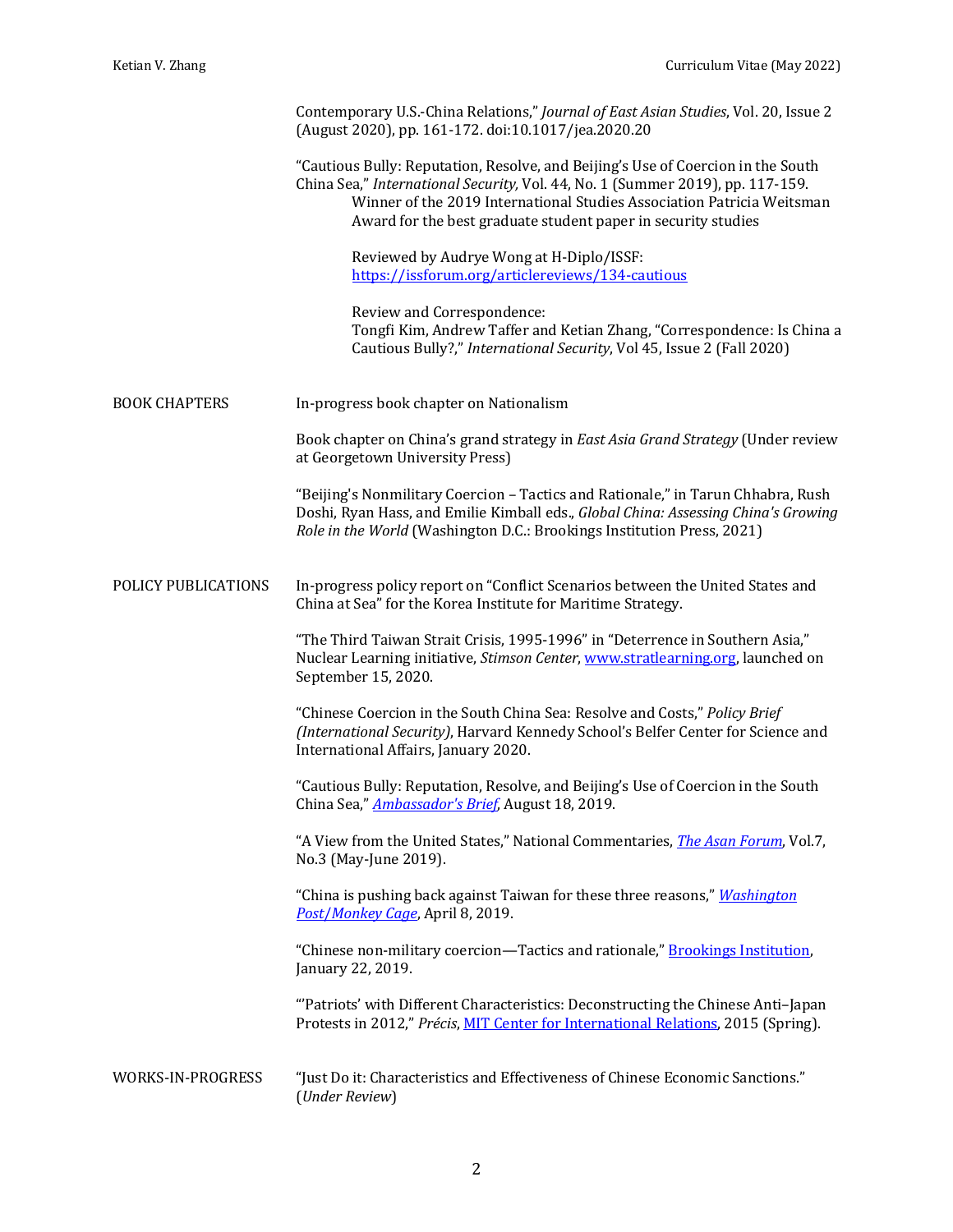"Third Party Intervention and Alliance Choices in Civil Wars - The Chinese Civil War As a Case."

"A campaign analysis of PRC submarine blockade against Taiwanese shipping."

MEDIA Coverage/ INTERVIEWS

*WSJ, Washington Post, CBS, Financial Times, BBC, BBC Vietnam, Economist, PRI, Politico, RFA, The Hill, The Wire China, USA Today, The Express, Defense One, BloombergQuint-India, The Hindu, The Hindustan Times, India Today, The Philippine Star, El Pais, The Storm Media*

"Cautious Bully," Podcast with Pekingology at CSIS, May 20, 2021, https://podcasts.apple.com/us/podcast/pekingology/id1525445350

"China's Maritime Coercion," Podcast with the China Centre at the University of Oxford, May 12, 2021, https://www.youtube.com/watch?v=Bu7v9manzeQ

John Reed and Christian Shepherd, "Manila confronts Beijing's 'utter disregard' for law in South China Sea," *Financial Times*, April 8, 2021. https://www.ft.com/content/1ec532e8-2ed0-44ea-82ce-942b74b9b8d3

Sea Control 237 - Sansha City in China's South China Sea Strategy with Zachary Haver & Dr. Ketian Zhang, Center for International Maritime Security's Sea Control podcast, April 4, 2021, https://sea-control.simplecast.com/episodes/sea-control-237-sansha-city-in-chinas-south-china-sea-strategy-with-zachary-haver-dr-ketianzhang-ccu\_onlR

Jude Blanchette, "Beijing's visions of American decline," POLITICO China Watcher at Politico, March 11, 2021, https://www.politico.com/newsletters/politico-chinawatcher/2021/03/11/beijings-visions-of-american-decline-492064

"Alumni Profile: Ketian Zhang," MIT Security Studies Program, March 9, 2021, https://ssp.mit.edu/news/2021/alumni-profile-ketian-zhang

Interview with the Young China Watchers, "Voices on China," January 30, 2021, https://www.youngchinawatchers.com/interview-ketian-vivian-zhang/

Interview with *The Express,* "Taiwan showdown: China WILL invade if major red line is crossed - world on brink," September 26, 2020, https://www.express.co.uk/news/world/1340139/taiwan-news-china-newsinvasion-red-line-usa-military-drills-pla-rocket-force

Interview with *BloombergQuint-India*, "Why China Bullies? Expert Decodes Xi Jinping's Aggressive Moves," June 25, 2020, https://www.thequint.com/news/world/why-is-china-a-cautious-bully-expertdecodes-chinas-lac-aggression

Interview with David Rennie at the *Economist*, later reported here at Chaguan (David Rennie), "Why China bullies," The Economist, June 18, 2020, https://www.economist.com/china/2020/06/18/why-china-bullies

Interview with *Radio Free Asia*, May 14, 2020, https://www.rfa.org/english/video?v=1\_rmaddymm#.Xr8EGhwJEik.twitter

Podcast: "Chinese Coercion in the South China Sea," with Admiral Scott Swift and retired diplomat Susan Thornton, *Belfer Center* at Harvard Kennedy School,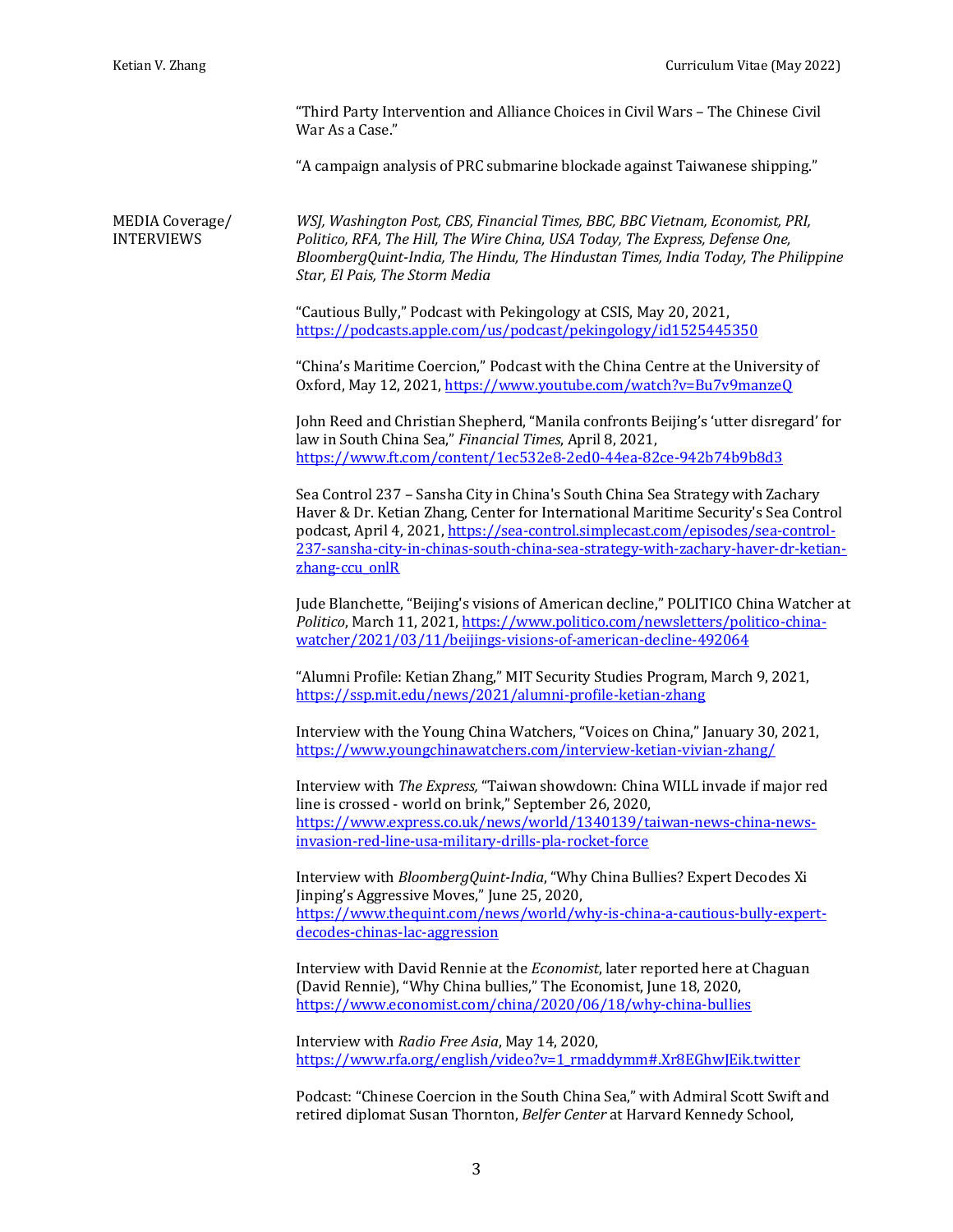|                                                    | November 14, 2019, https://www.belfercenter.org/offthepage                                                                                                                                                                                                               |
|----------------------------------------------------|--------------------------------------------------------------------------------------------------------------------------------------------------------------------------------------------------------------------------------------------------------------------------|
|                                                    | Interview with BBC Newshour, November 3, 2019,<br>https://www.bbc.co.uk/sounds/play/w172wq50hpbyj8w                                                                                                                                                                      |
|                                                    | Interview with Critical State, Public Radio International's weekly Global Security<br>newsletter, October 28, 2019,                                                                                                                                                      |
|                                                    | https://prx.cmail19.com/t/ViewEmail/i/5033BEE881AFE1822540EF23F30FEDE<br>D/E37655C451D32BD3948D468F162BC46E                                                                                                                                                              |
|                                                    | "Interview with Ketian Zhang - Shorenstein Postdoctoral Fellow in Contemporary<br>Asia, 2018-2019," Shorenstein Asia-Pacific Research Center, Stanford University,<br>April 8, 2019.                                                                                     |
|                                                    | "Full steam ahead: naval competition with China," Podcast, War On The Rocks,<br>December 21, 2018.                                                                                                                                                                       |
| <b>ACADEMIC BOOK AND</b><br><b>ARTICLE REVIEWS</b> | H-Diplo Roundtable XXIII-10 on Lüthi. Cold Wars: Asia, The Middle East, Europe<br>Positive? Negative? Complicated? November 8, 2021, https://networks.h-<br>net.org/node/28443/discussions/8889443/h-diplo-roundtable-xxiii-10-<br>1%C3%BCthi-cold-wars-asia-middle-east |
|                                                    | How China Sees the World: Han-Centrism and the Balance of Power in International<br>Politics by John M. Friend and Bradley A. Thayer, Political Science Quarterly, Vol.<br>135, Issue 1 (Spring 2020), pp. 149-150.                                                      |
|                                                    | H-Diplo/ISSF Roundtable 11-19 on Rebranding China: Contested Status Signaling in<br>the Changing Global Order, July 10, 2020, https://issforum.org/roundtables/11-19-<br>p <u>u</u>                                                                                      |
|                                                    | "Europe and China's sea disputes: between normative politics, power balancing and<br>acquiescence" by Andrew Cottey, H-Diplo/ISSF,<br>https://issforum.org/articlereviews/135-europe.                                                                                    |
| GRANTS, FELLOWSHIPS,<br><b>AND AWARDS</b>          | Ralph E. Powe Junior Faculty Enhancement Awards (2020-2021)                                                                                                                                                                                                              |
|                                                    | Japanese Studies Fellowship, The Japan Foundation (2020-2021)                                                                                                                                                                                                            |
|                                                    | Runner-up and honorable mention in the 2019 Kenneth N. Waltz Prize from the<br>American Political Science Association for best dissertation written in the field of<br>security studies                                                                                  |
|                                                    | 2019 International Studies Association Patricia Weitsman Award for the best<br>graduate student paper in security studies                                                                                                                                                |
|                                                    | Postdoctoral Fellowship, the Shorenstein Asia-Pacific Research Center, Stanford<br>University (2018-2019)                                                                                                                                                                |
|                                                    | Chauncey Postdoctoral Fellowship, the Brady-Johnson Program in Grand Strategy<br>and International Security Studies, Yale University (declined)                                                                                                                          |
|                                                    | Postdoctoral Fellowship, the Notre Dame International Security Center, Norte Dame<br>University (declined)                                                                                                                                                               |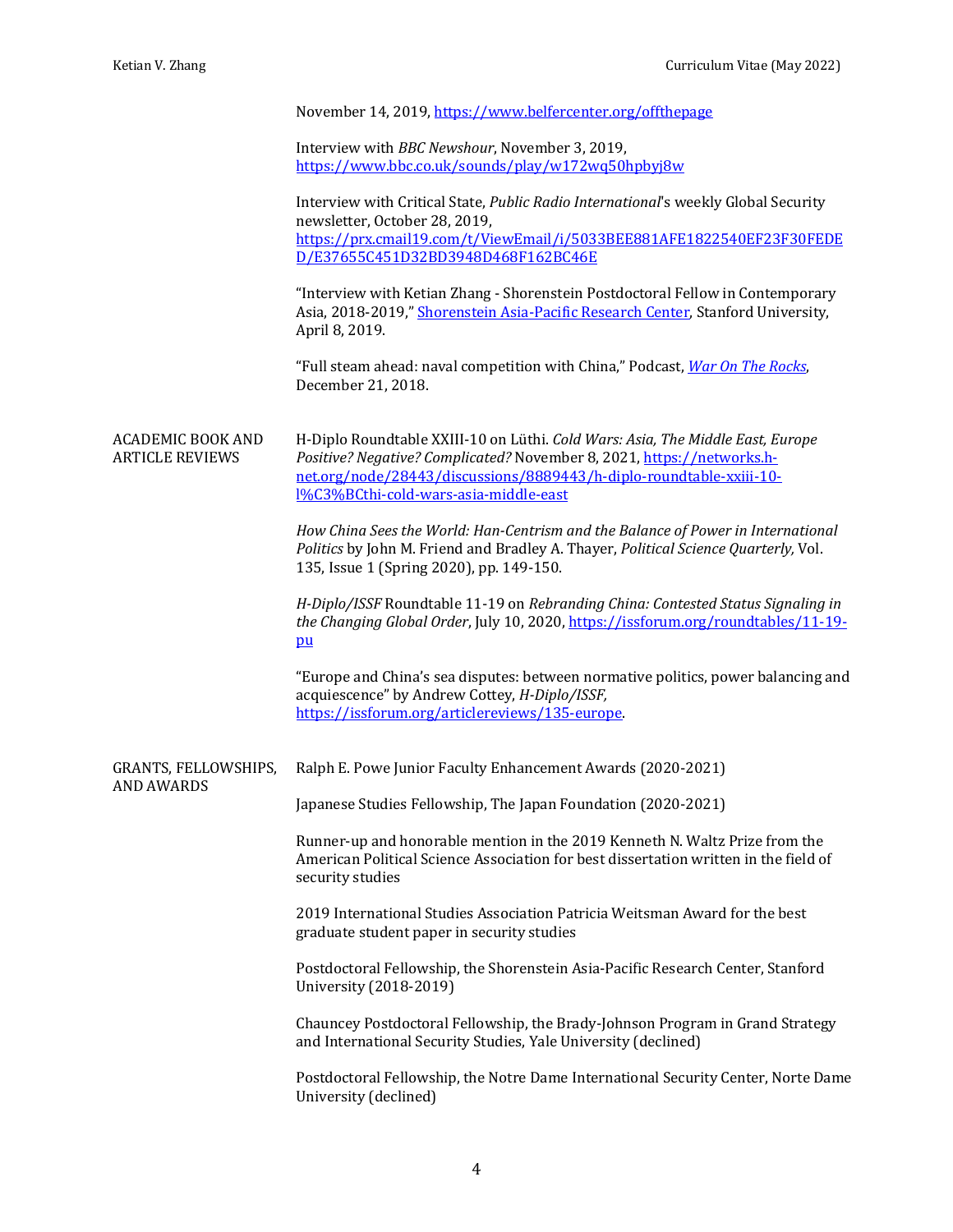The Chiang Ching-kuo Foundation Dissertation Fellowship (2017-2018)

Pre-doctoral Research Fellowship, Belfer Center for Science and International Affairs, Harvard Kennedy School (2017-2018)

Pre-doctoral Research Fellowship, the Institute for Security and Conflict Studies (ISCS), George Washington University (2016-2017) Smith Richardson Foundation World Politics and Statecraft Fellowship (2016)

INVITED TALKS TedxGeorge Mason, May 3, 2022

University of Washington International Security Colloquium (UWISC) series, March 4, 2022

Harvard University, Harvard Institute for Learning in Retirement, April 16, 2021

The University of Pennsylvania, Center for the Study of Contemporary China, February 18, 2021

University of Oxford, China Centre, International Relations of China Seminar Series, December 4, 2020

US-China Symposium, Mercatus Center at George Mason University, October 27, 2020

"China Leverage: Carrots and Sticks," The Canada-China Roundtable Series hosted by the Department of Finance Canada, October 22, 2020

Foreign Correspondents' Club China, June 25, 2020

Centre for Asia and Globalization, Lee Kuan Yew School of Public Policy, National University of Singapore, August 2020

The Albritton Center for Grand Strategy, Bush School of Government and Public Service, Texas A&M University, April 22, 2020

Center for Security Policy Studies, George Mason University, February 21, 2020

Center for Security Policy Studies, George Mason University, September 27, 2019

Walter H. Shorenstein Asia-Pacific Research Center, Stanford University, April 16, 2019

U.S. Naval War College, December 12, 2018

George Mason University, November 30, 2018

The College of New Jersey, November 6, 2018

Belfer Center for Science and International Affairs, Harvard Kennedy School, March 8, 2018

Department of Political Science, Brown University, November 1, 2017

LBJ School of Public Affairs, University of Texas at Austin, October 25, 2017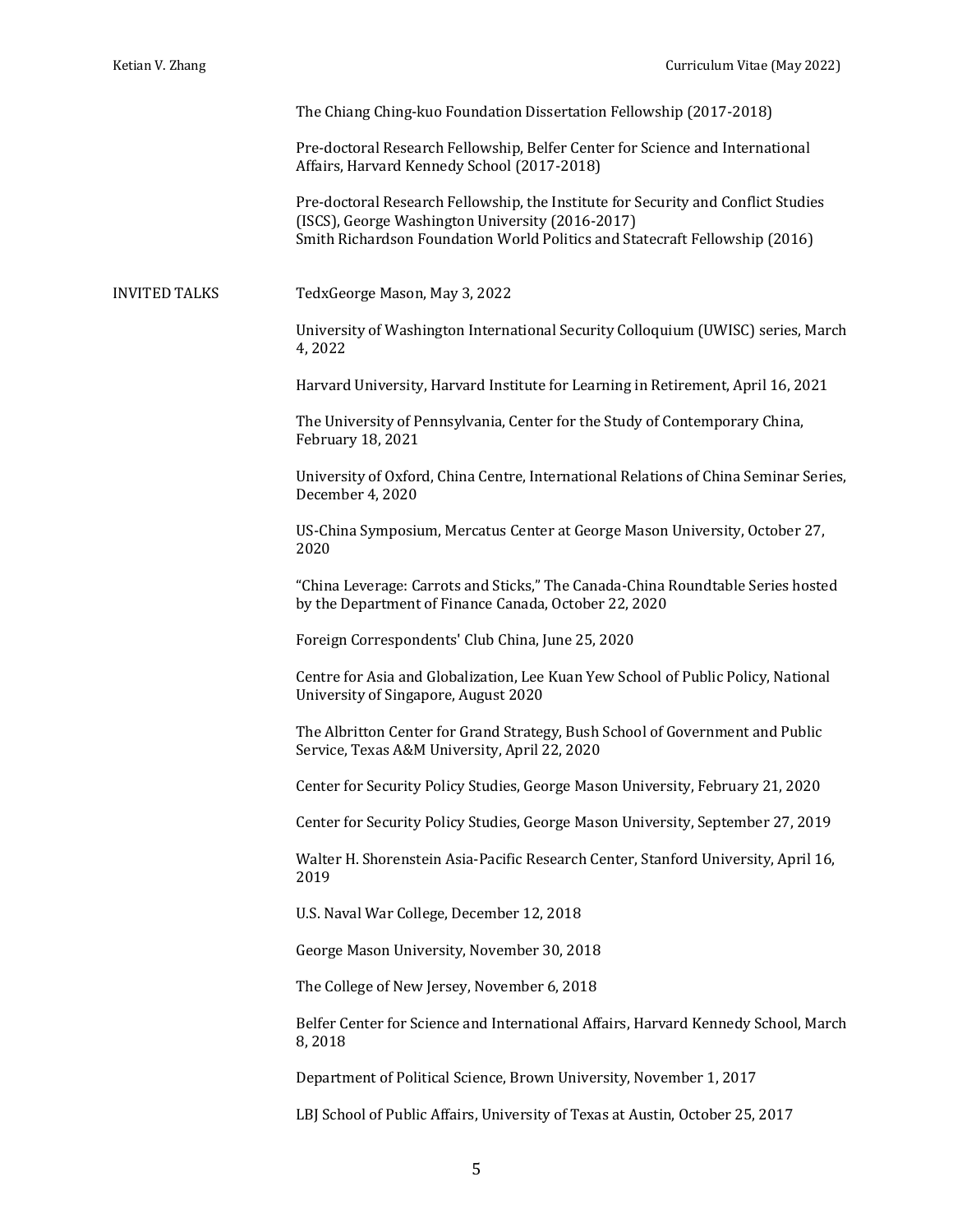|                                                                                                                 | The Ash Center at the Harvard Kennedy School, September 26, 2016                                                                                                                                                                                                                                                      |
|-----------------------------------------------------------------------------------------------------------------|-----------------------------------------------------------------------------------------------------------------------------------------------------------------------------------------------------------------------------------------------------------------------------------------------------------------------|
| <b>CONFERENCES AND</b><br><b>PRESENTATIONS</b>                                                                  | American Political Science Association: 2021 (P), 2019 (D), 2018 (P, O), 2016 (P),<br>2015(P, D)                                                                                                                                                                                                                      |
| Annual Meetings (P =<br>paper author &<br>presenter, $0 =$ panel<br>organizer, D =<br>discussant, $C = Chair$ ) | International Studies Association: 2022 (P), 2021 (P, O, D, C), 2020 (P, O, D, C), 2019<br>$(P, O, D)$ , 2018 $(P)$ , 2016 $(P, O)$                                                                                                                                                                                   |
|                                                                                                                 | Peace Science Society (International) Annual Conference: 2019 (P)                                                                                                                                                                                                                                                     |
|                                                                                                                 | Midwest Political Science Association: 2015 (P)                                                                                                                                                                                                                                                                       |
|                                                                                                                 | International Security Studies Section of ISA & the International Security and Arms<br>Control Section of APSA (ISSS-ISAC): 2014 (P)                                                                                                                                                                                  |
| OTHER CONFERENCES/<br>WORKSHOPS<br>(INVITED<br>PARTICIPANT)                                                     | "The Future of US - China Relations," MIT Starr Forum, February 24, 2022                                                                                                                                                                                                                                              |
|                                                                                                                 | "Minilateral deterrence in the Indo-Pacific virtual workshop," Australian National<br>University and Stanford University, February 10, 2022                                                                                                                                                                           |
|                                                                                                                 | "U.S. & China: At the Brink?", Hayden Center at George Mason University, November<br>23, 2021                                                                                                                                                                                                                         |
|                                                                                                                 | Center for Security and Policy Studies at George Mason University, November 4,<br>2021                                                                                                                                                                                                                                |
|                                                                                                                 | "IR Theory and China-India Relations" Conference, jointly sponsored by The Center<br>for China-US Cooperation, Korbel School of International Studies<br>University of Denver & The Centre on Asia and Globalisation, Lee Kuan Yew School<br>of Public Policy, National University of Singapore, November 19-21, 2021 |
|                                                                                                                 | "Rising Powers: History and Strategy" Conference, Virginia Military Institute,<br>November 15, 2021                                                                                                                                                                                                                   |
|                                                                                                                 | "IR Theory and China-India Relations" Conference, Lee Kuan Yew School of Public<br>Policy, National University of Singapore, June 21, 2021                                                                                                                                                                            |
|                                                                                                                 | Workshop on the Future of Alliances in Asia, School of Diplomacy and International<br>Relations, Seton Hall University, October 30, 2020                                                                                                                                                                              |
|                                                                                                                 | Junior Scholar Virtual IR Workshop, May 1, 2020                                                                                                                                                                                                                                                                       |
|                                                                                                                 | International Relations and East Asia Online Colloquium, October 28, 2019                                                                                                                                                                                                                                             |
|                                                                                                                 | WRIPS, Schar School, George Mason University, October 2, 2019                                                                                                                                                                                                                                                         |
|                                                                                                                 | Social Science Reading Group, CISAC, Stanford University, May 23, 2019                                                                                                                                                                                                                                                |
|                                                                                                                 | China Social Science Workshop, Stanford University, February 20, 2019<br>Yale Brady-Johnson International Security Studies Research Workshop, Yale<br>University, September 21-22, 2018                                                                                                                               |
|                                                                                                                 | Bridging the Gap New Era Foreign Policy Workshop, American University, March<br>2018                                                                                                                                                                                                                                  |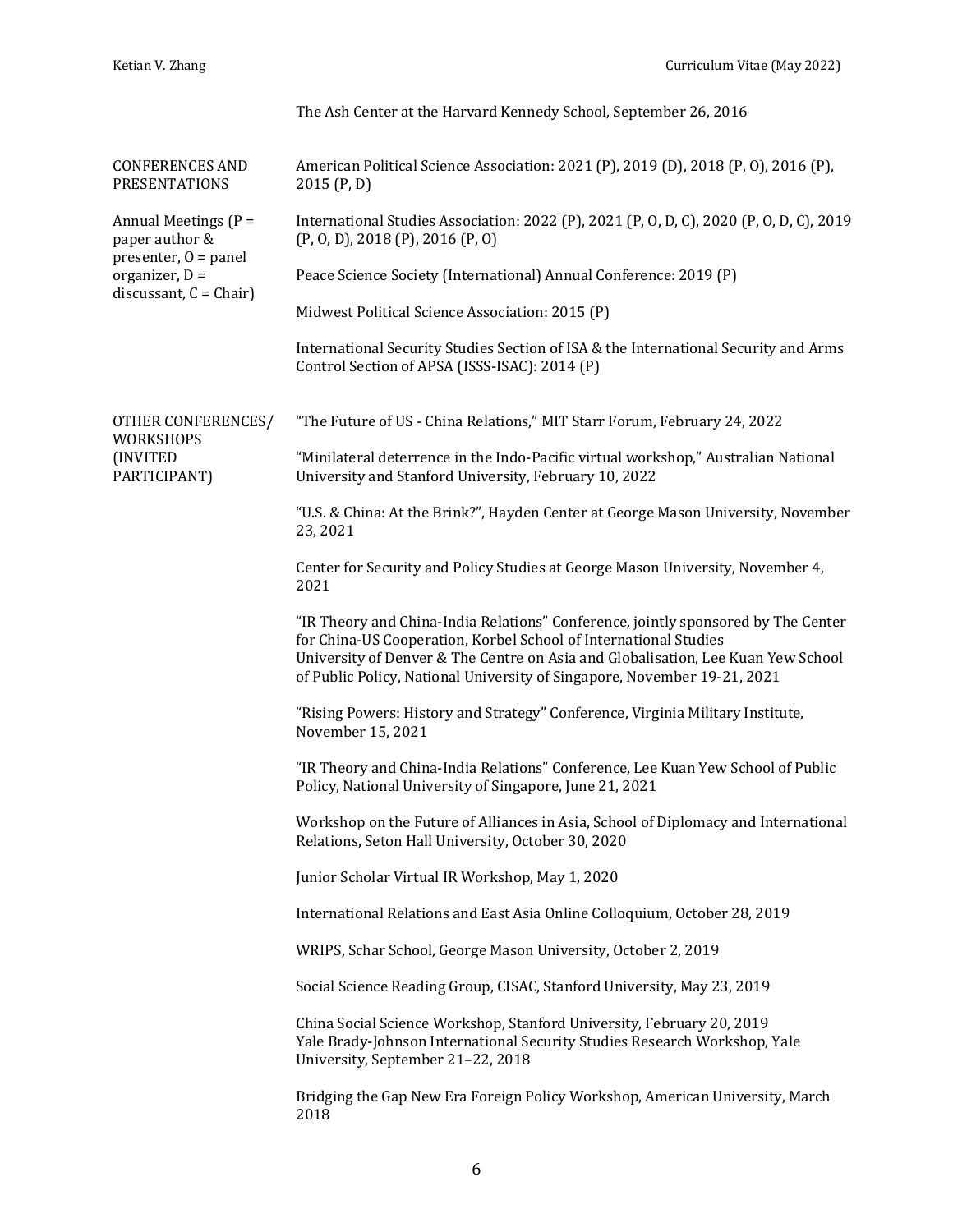|                                    | Boston International Security Graduate Conference, February 23, 2018                                                                                                                                                                                                                                                                                                                           |
|------------------------------------|------------------------------------------------------------------------------------------------------------------------------------------------------------------------------------------------------------------------------------------------------------------------------------------------------------------------------------------------------------------------------------------------|
|                                    | Harvard International Security Conference, October 14, 2017                                                                                                                                                                                                                                                                                                                                    |
|                                    | Harvard-MIT-BU Chinese Politics Workshop (CCPRW), October 4, 2017                                                                                                                                                                                                                                                                                                                              |
|                                    | Conflict, Security and Public Policy Working Group at Harvard's Belfer Center,<br>September 22, 2017                                                                                                                                                                                                                                                                                           |
|                                    | Emerging Scholars in Grand Strategy Conference, Notre Dame<br>University International Security Center, May 26, 2017                                                                                                                                                                                                                                                                           |
|                                    | Research in Progress Workshop at the Institute for Security and Conflict Studies,<br>the George Washington University, February 6, 2017                                                                                                                                                                                                                                                        |
|                                    | China and International Relations Graduate Research Workshop, Center for the<br>Study of Contemporary China at the University of Pennsylvania, November 5, 2016                                                                                                                                                                                                                                |
|                                    | East Asian Politics Workshop at the Department of Political Science, the George<br>Washington University, September 21, 2016                                                                                                                                                                                                                                                                   |
|                                    | The National Institute for South China Sea Studies of China, April 7, 2016<br>China Institute of Boundary and Ocean Studies of Wuhan University, April 20, 2016                                                                                                                                                                                                                                |
|                                    | The Department of International Relations at Tsinghua University of China,<br>September 24, 2015                                                                                                                                                                                                                                                                                               |
| TEACHING, SERVICE,<br>AND ADVISING | Professor, George Mason University, Grand Strategy (Fall 2019, Spring 2020, Fall<br>2020, Spring 2021, Fall 2021, Spring 2022); Chinese Foreign Policy (Spring 2020,<br>Fall 2021, Spring 2022)                                                                                                                                                                                                |
|                                    | Ph.D. dissertation committee member:<br>Defended: Hyun Jung (Henry) Kim, Ph.D. candidate in the biodefense<br>program<br>In progress: Brian Davis; Matt Fay<br>$\bullet$                                                                                                                                                                                                                       |
|                                    | Faculty mentor for undergraduate honors program, URAP, and OSCAR:<br>Finished: Jenna Pan, Yulin Wu, Noah Schwartz, Abdallah Ali, Pearl Matibe,<br>Kevin Ligthtner, Tenzin Tsering, Yara Hussein<br>In-progress: Anthony Guzman                                                                                                                                                                 |
|                                    | Schar School Ph.D. students IR comprehensive exam committee member: Spring<br>2022, Summer 2022                                                                                                                                                                                                                                                                                                |
|                                    | The MIT Kaufman Teaching Certificate (awarded June 2015)                                                                                                                                                                                                                                                                                                                                       |
| SERVICE TO THE FIELD               | Reviewer, International Security (outstanding reviewer for 2017-2018),<br>International Studies Quarterly, Journal of Conflict Resolution, International Affairs,<br>Security Studies, Asian Survey, Asian Security, Journal of Chinese Political Science,<br>Issues & Studies, The Singapore Economic Review, Journal of Asian and African<br>Studies, Contexto Internacional, Pacific Review |

Coordinator, Harvard-MIT-BU Chinese Politics Workshop, 2013-2015